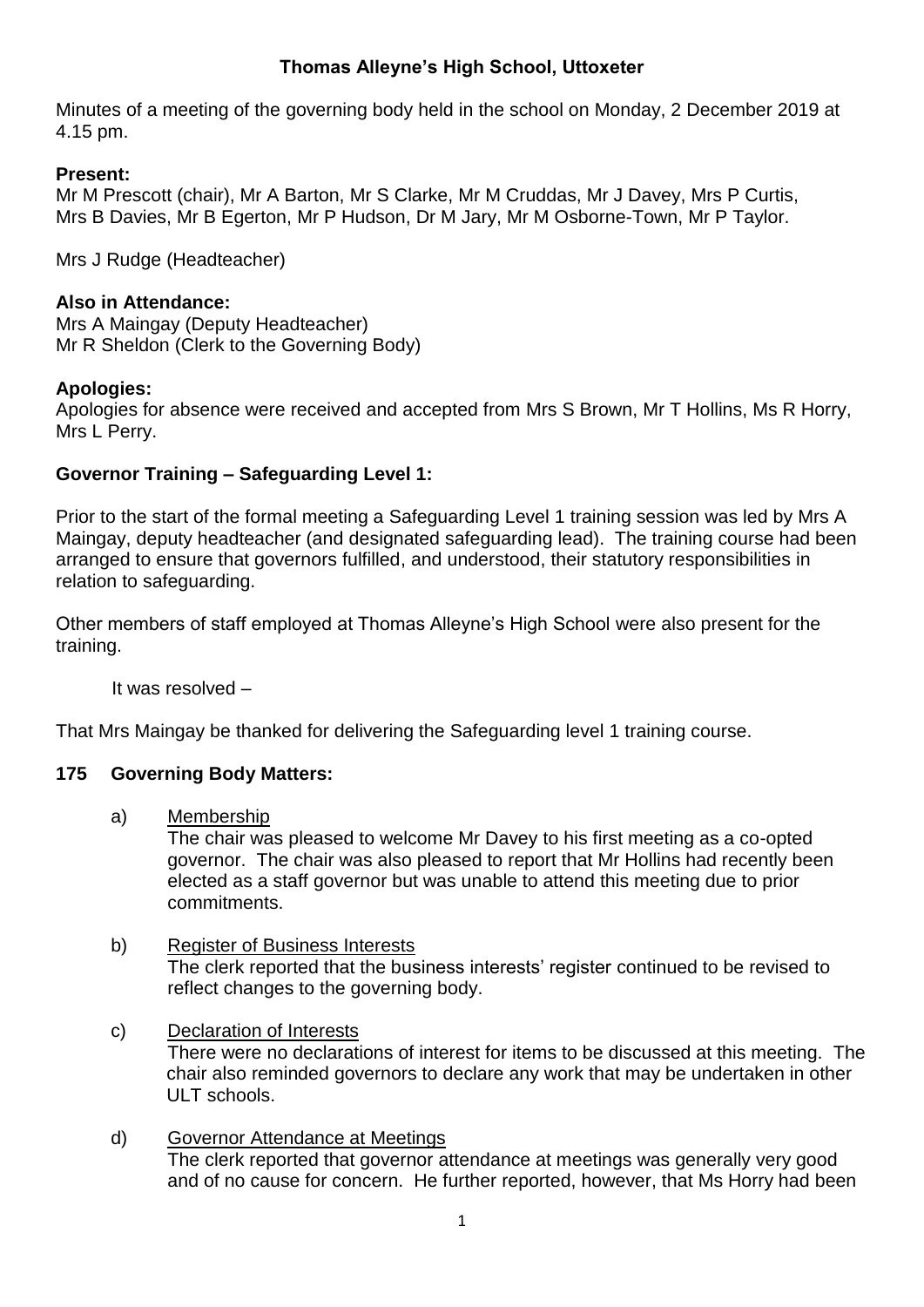unable to attend a number of meetings due to work commitments. The chair agreed to contact Ms Horry to remind her of the importance of attending meetings.

### **176. Chair – Report of Actions Taken:**

That chair reported that it had not been necessary for him to act on behalf of the governing body between this and the last meeting.

### **177. Chair – power to Act:**

It was resolved –

That the chair continues to be given power to act on any urgent matters arising between meetings.

### **178. Minutes:**

The minutes of the meeting held on 23 September 2019 had been previously made available to governors in Office 365.

It was resolved –

That the minutes be received and approved.

### **179. Matters Arising:**

- a) Governor Attendance at Parents' Evenings (Minute 159(iii) refers) The clerk reported that governor attendance at planned parents' evenings had been agreed and details given to the school office.
- b) JCB Admission Arrangements (Minute 164(b) refers) The headteacher reported that only 198 students had identified TAHS as first choice school, which coincided with the change of admission arrangements at JCB Academy.

It was resolved –

That governors would continue to keep this matter under review.

- c) New First School in Uttoxeter (Minute 164(c) refers) The headteacher was pleased to report that sponsorship of the new school had been awarded to the ULT.
- d) Designated Safeguarding Lead (Minute 166(i) refers) The headteacher reported that it was not usual for a school to have a full-time designated safeguarding lead and that a further report regarding this would be given at the next meeting of the Managing and Resourcing committee.
- e) School Transport (Minute 170 refers

The chair reported that he continued to pursue the matter of students having to stand whilst using public transport and that a risk assessment from the LA was still awaited. The headteacher further reported that transport arrangements for pupils living in Tean was being considered by the ULT, which was taking up a number of concerns on behalf of all ULT schools.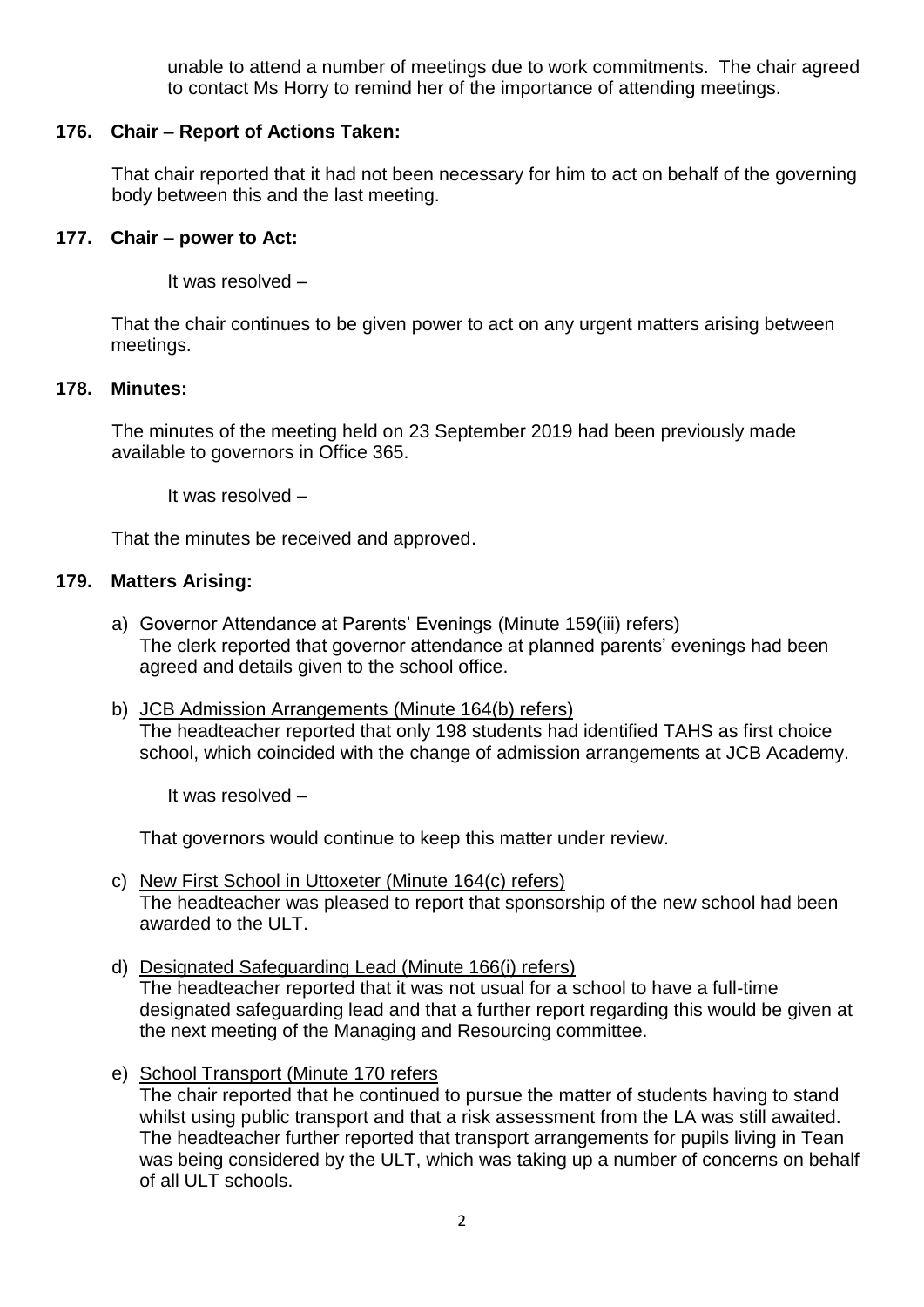It was resolved –

That the concerns around school transport continue to be kept under review and that the headteacher also be requested to ask the bus operators to produce details of their insurance cover, particularly with regard to the number of standing passengers.

# **180. Ofsted Inspection Update:**

The headteacher gave an update following the recent Ofsted inspection of the school and thanked those governors able to attend a meeting with the inspectors. The initial report was still awaited but the headteacher was pleased to report that a good relationship with the lead inspector had been established during the inspection and that it had been a positive experience.

It was resolved –

- i) That governors place on record their thanks to the headteacher, senior leadership team and all members of staff for all of their work to ensure that the inspection had proved to be a positive experience for the school.
- ii) That due to some concerns raised by a number of parents, the headteacher be requested to inform Ofsted of difficulties for parents to access inspection related emails through their phones and the insufficient time allowed for parents to respond to the parental survey.

# **181. Governing Body – Revised Terms of Reference:**

A copy of the revised terms of reference for the governing body and its committees had been previously made available in Office 365.

It was resolved –

That the revised terms of reference for the governing body be received and approved as presented.

# **182. Inspection Data Summary Report (IDSR):**

The headteacher reported that the IDSR produced by Ofsted for all secondary schools to show areas of strengths and weaknesses had recently been published. A copy of the summary report had been previously made available in Office 365. The headteacher was pleased to further report that the IDSR recognised TAHS as one of the highest performing schools in the area. The three year trend for progress 8 was particularly pleasing to note.

Discussion followed and the headteacher informed governors that the IDSR had also identified attendance as something to keep under review and consideration was being given to this. The headteacher also informed governors that over 250 students and a high level of staff had recently been absent for health reasons. The matter had been referred to Public Health and the school was working within guidance given. As the cause of ill-health had been mainly due to cough/flu symptoms it had not been considered necessary to close the school. Similar high levels of absence had been experienced by many other schools across the country. Although a high number of staff had been absent during that period, governors noted that, as shown in the IDSR, the number of days lost due to staff absence was well below the national average.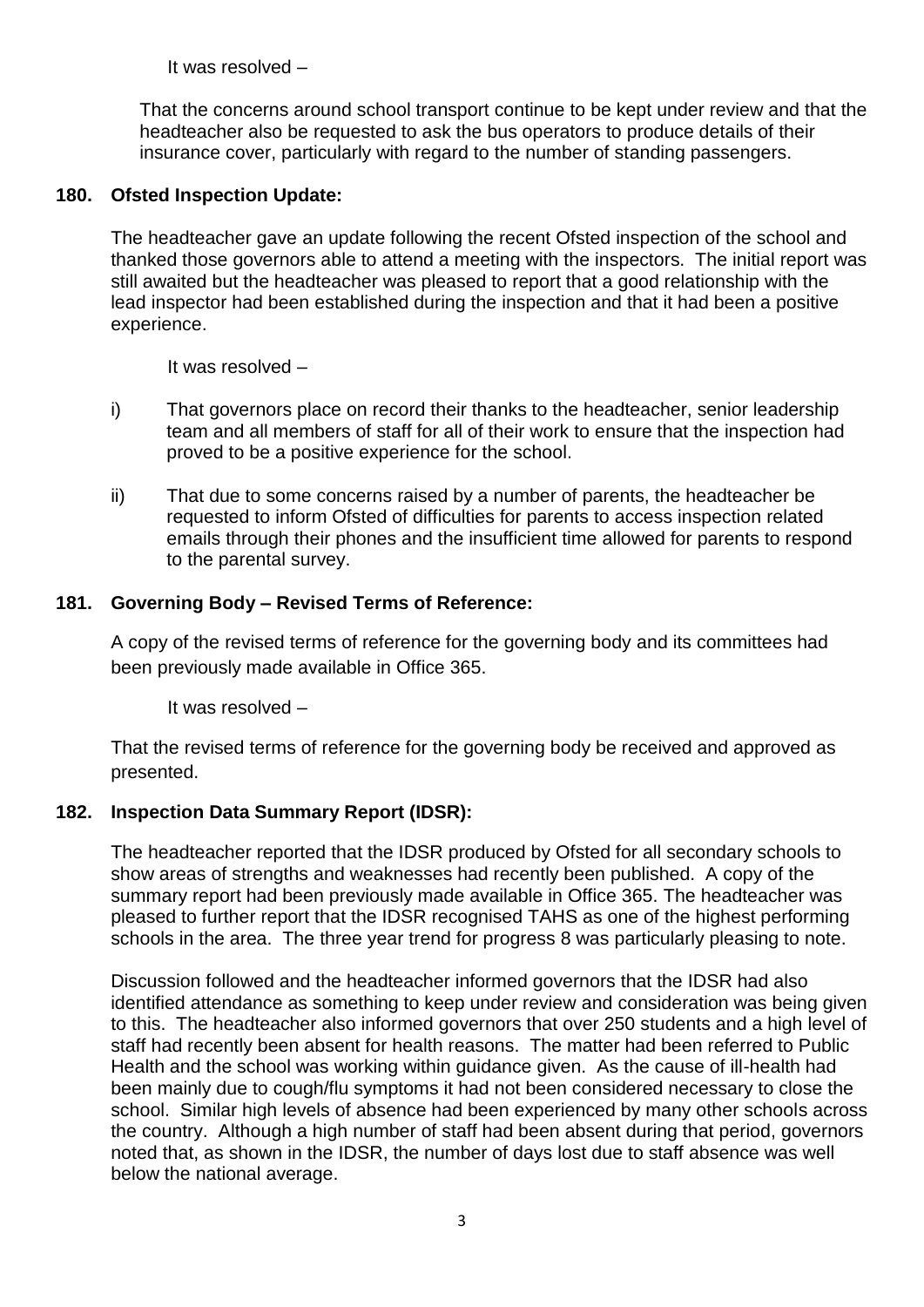It was resolved –

- i) That the headteacher be thanked for her presentation on the IDSR and that governors acknowledge the many positive aspects of the school highlighted in it.
- ii) That the headteacher be requested to arrange for a copy of the IDSR to be given to the middle schools so that it could also be shared with parents of those schools and to also publicise the positive aspects of the report through the appropriate media.

### **183. Headteacher's Report:**

The headteacher circulated a detailed report on the work and activities of the school, a copy of which had also been previously made available in Office 365.

The chair requested that, given the level of detail contained in the report and much of which had been considered in more detail at committee meetings, governors be requested to read future reports in advance of the meeting and to identify any issue requiring further clarification at the meeting. This would help focus on the key issues to be considered by the full governing body.

In outlining the detail of her report the headteacher focussed in particular on student outcomes and the strengths of subject departments. An outline was also given of strategies that had been put in place to bring about any required improvement.

a) Leadership and Management Score Card

Governors noted that this had been moved to green following the positive impact of the new additions to the senior leadership team. The team had also ensured that the daily operation of the school continued to work well during the recent high levels of staff absence and Ofsted had also recognised the systems in place to ensure this.

b) Y11 Headlines

Details were given of the current Y11 headlines and governors noted that mock exams were to be held before the end of the current term. The headteacher reported that intervention strategies would be put in place, as necessary, to reflect the outcomes of those exams. An outline was also given of the strategies put in place to support students who may miss the exams due to illness.

It was resolved –

That the Y11 headlines be noted and that the headteacher be requested to show in a future report the difference in outcomes for boys and girls, particularly for English.

c) Post-16

The headteacher reported that a sixth form review had recently been undertaken and a copy of the subsequent report had been previously made available in Office 365. An outline was given of the key issues raised in the report and the identified strategies that would help bring about necessary improvement. Post-16 attendance remained strong. Discussion followed and governors recognised the importance of all staff doing everything expected of them to ensure that improvement strategies were fully embedded.

It was resolved –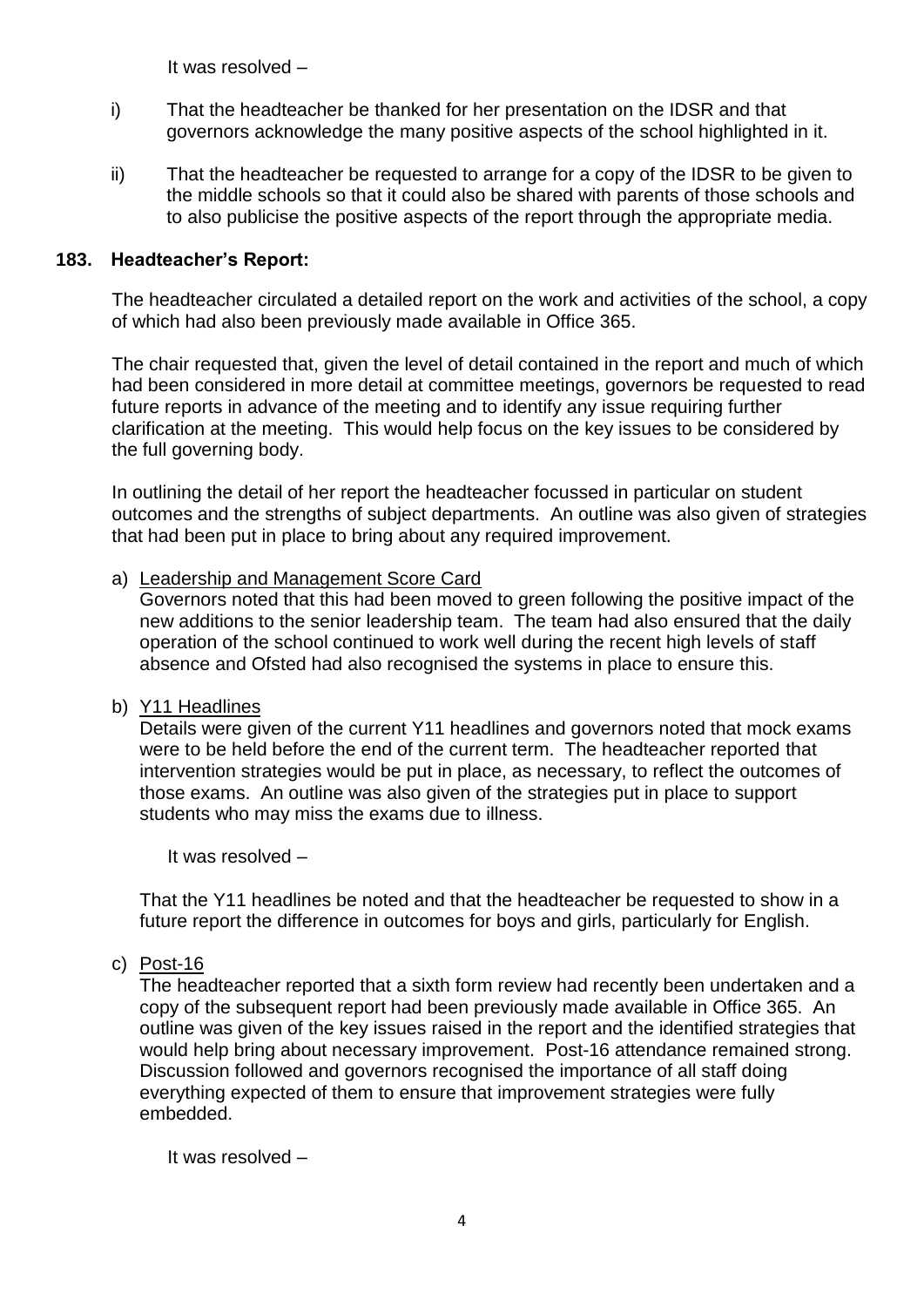That a report to monitor the impact of improvement strategies for post-16 progress be made available for a future meeting of the Learning and Standards committee and that it be considered alongside the recent monitoring report provided by Mr Osborne-Town.

#### d) Y13 Headlines

Details were given of the targets and expected outcomes for Y13 students. The headteacher confirmed that strategies were in place to support students where necessary.

#### e) Learning Walks

A summary was given of the learning walks undertaken and the number of lessons that had been visited. Discussion followed and governors noted the number of lessons visited for those subject areas that had been previously identified for the need for improvement.

It was resolved –

That the summary of learning walks be noted but that the headteacher be requested to consider an increase in the number of learning walks for PE and ICT and Computing.

#### f) School Improvement Plan

Governors were informed that the School Improvement Plan was now available in Office 365 for them to read and monitor progress of the plan.

# g) Teaching Groups

The headteacher reported that a review was currently being undertaken of class sizes and the use of mixed ability teaching where considered appropriate. Consideration was being given to the introduction of setted groups for students moving into Y10 and the budget modeller was being used to investigate the possibility of this. Discussion followed and governors recognised the importance of reducing class sizes and the benefits of setting student groups as appropriate.

It was resolved –

That governors support in principle the headteacher's proposal for setting student groups, subject to the necessary funding being available, and that the headteacher be requested to refer the matter to the Steering committee should there be a need for additional staff to be appointed.

### h) New Sports Pavilion and Classrooms

The headteacher reported that the new sports pavilion and classrooms was nearing completion but a number of 'snagging' issues were being discussed with the building contractor before it was handed over. Arrangements would be made for an official opening early in the new year.

It was resolved –

That governors place on record their thanks to Fords, building contractors, for the work undertaken and in full co-operation with the school.

# i) School Roof

The headteacher reported that a number of significant concerns had been raised with the roofing contractor during phase 1 of the work and had been discussed in detail by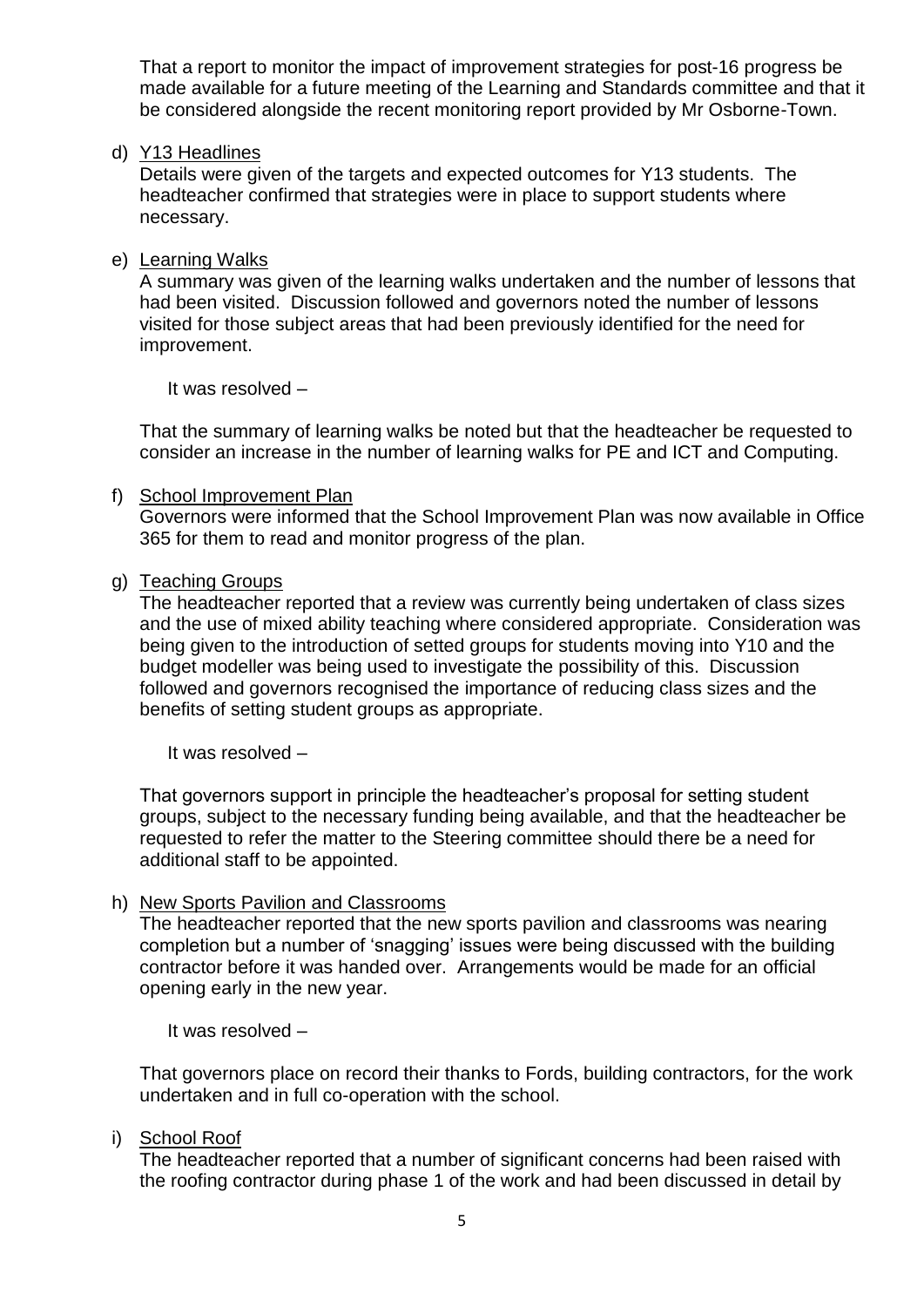the Managing and Resourcing committee. As a result a decision had been taken for Midland roofing to undertaken the second phase of the work. The committee would continue to oversee the progress of the work.

### j) CIF Bids 2020/21

The headteacher reported that consideration had been given to the CIF bids to be submitted for 2020/21 and recommended that the bids should be for replacement windows and the re-modelling of Dove House.

It was resolved –

That governors support the 2020/21 CIF bids as recommended by the headteacher.

### k) Behaviour and Attendance

The headteacher reported that behaviour and attendance, resulting in student exclusions, remained a challenge for the school and that strategies continued to be identified to bring about improvement.

It was resolved –

That the headteacher be requested to provide further details in future reports to enable governors to fully discuss this matter and consider the impact of strategies to improve behaviour and attendance.

### **184. Self Evaluation Form (SEF):**

The headteacher reported that the school's SEF was now available in office 365 for governors to access as necessary and outlined some of the key headlines. Governors noted that the headteacher's judgement of the school reflected that of Ofsted following the recent inspection.

It was resolved –

That the SEF be received and noted.

# **185. Managing and Resourcing Committee:**

Minutes of meetings of the Managing and Resourcing committee, held on 30 September and 12 November 2019, had been previously made available in office 365.

The headteacher reported in particular that concern continued to be expressed regarding the number of cars continuing to access Back Lane. She continued to discuss this matter with the Police with a view to more effective policing of use of the road, perhaps through use of traffic cameras. Mr Hudson further reported that consideration was being given to altering a number of road layouts across Uttoxeter, including Back Lane.

It was resolved –

- i) That minutes of the meetings of the Managing and Resourcing committee be received and noted.
- ii) That the committee be requested to continue to monitor the use of Back Lane by motor vehicles.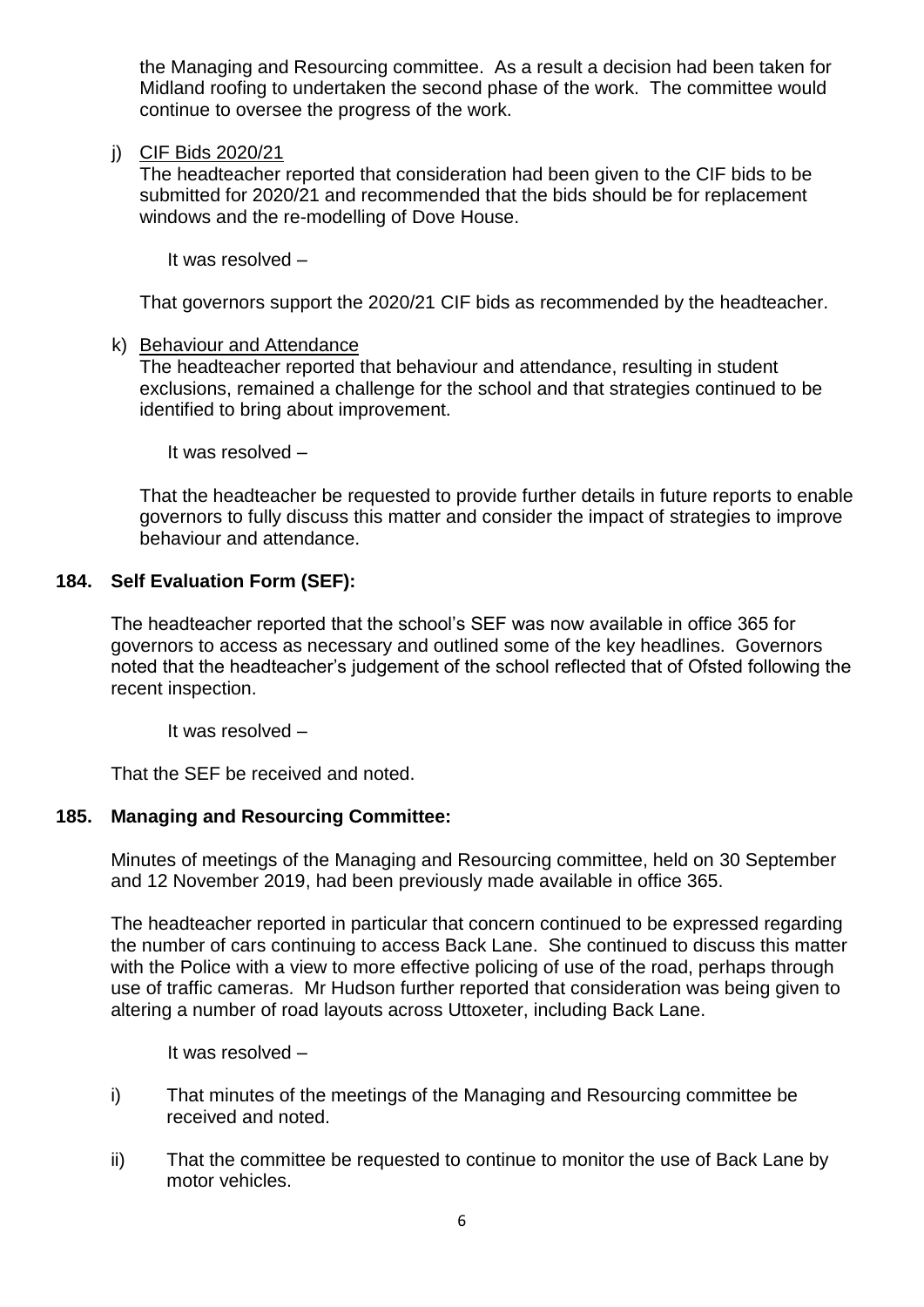### **186. Learning and Standards Committee:**

Minutes of meetings of the Learning and Standards committee, held on 17 September and 5 November 2019, had been previously made available in office 365.

It was resolved –

That minutes of the meetings of the Learning and Standards committee be received and noted.

# **187. ULT Update:**

The headteacher reported that Sarah Clarke was to take up the post of chief executive officer on 1 January 2020. The headteacher further reported that a decision regarding the proposed change to the redundancy scheme was still awaited and that a number of TAHS had stated their objections to the proposal. Governors would be kept updated. Governors also noted that Mr Osborne-Town was to represent the governing body at the next meeting of the school representation board.

It was resolved –

- i) That governors thank Mr Sutcliffe for his work as interim chief executive officer.
- ii) That the headteacher be requested to invite Mrs Clarke to the next meeting of the full governing body to be held on 2 March 2020.

#### **188. Safeguarding:**

The headteacher reported that safeguarding continued to be a key priority for the school but that there were no specific safeguarding issues to report.

### **189. Other Business:**

a) NGA Conference (SEND responsibilities)

Dr Jary reported that she had attended the recent NGA conference during which the importance of all governors understanding their responsibilities for SEND was made clear. This included an understanding of the following 4 areas:

- communication and inter-action
- cognitive learning
- social, emotional and mental health
- sensory and physical

It was resolved –

That the SEND update following the NGA conference be noted with thanks to Dr Jary.

b) Andy Storer (Business Manager)

The chair was requested to write to Mr Storer, business manager, to thank him for all of the work that he was doing, over and above what is normally expected, to ensure the continued smooth running of the school, particularly during all of the building work and recent staff absences.